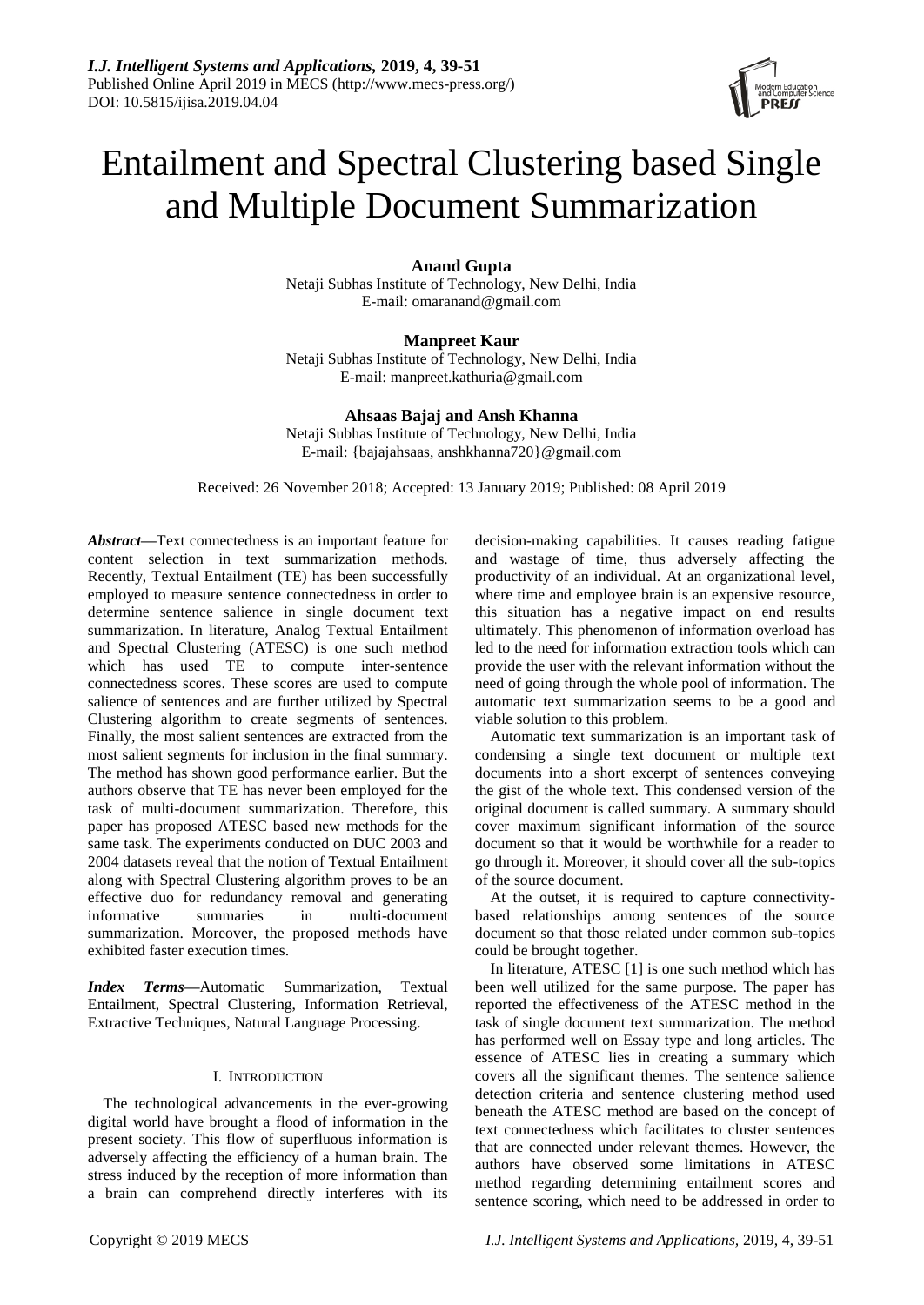produce better summaries. Therefore, the authors have reintroduced ATESC method with new criteria for determining entailment scores and improved formula for sentence score calculation. Further, the evaluation of modified ATESC has been carried out in this paper on a standard dataset containing only news articles so that its performance can be evaluated and analyzed in comparison to other methods in the literature. It is expected to give more insights into the behavior of ATESC.

Although ATESC has been originally developed for single document summarization only, the authors feel that ATESC possesses the characteristics which make it suitable to deal with the task of multi-document summarization. There are a number of issues to be dealt with to create a summary from multiple documents. Redundancy is a major issue [2] which needs to be minimized in order to have a highly informative summary. The authors believe that the clustering method used at the core of ATESC is capable to handle the issue of redundancy in an efficient manner.

Therefore, this paper is an attempt to extend the modified ATESC method for multi-document summarization. The authors propose to apply ATESC in two ways: one step summarization  $(ATESC<sub>1</sub>−step)$  and two-step summarization (ATESC<sub>2-step</sub>). In ATESC<sub>1-step</sub>, all the input documents are pooled into a single document before ATESC is applied to generate a summary. In ATESC<sub>2−step</sub>, ATESC is applied onto every single input document from the set of documents to create an equal number of summaries. The summaries are pooled into one document which is further summarized using ATESC method to generate a final summary. This paper experiments with both the methods on standard datasets to find the most suitable method for multi-document summarization.

The rest of the paper is outlined as follows. Section II briefs the related work, Section III discusses the reasons for choosing TE and also how it is utilized in the proposed methods. Section IV explains the role of the spectral clustering algorithm to form relevant clusters of sentences. Section V-A discusses the improvements in ATESC method and Section V-B further elaborates modified ATESC based methods proposed for the task of multi-document summarization. Finally, the experiments are conducted to analyze the performance of the proposed methods in Section VI and the results are discussed in Section VII. Finally, Section VIII concludes this paper and discusses future work.

# II. RELATED WORK

The process of text summarization involves identifying significant text units (words, phrases, sentences, paragraphs) and then collecting those significant text units into a summary. A text summarization method has been proposed in [1] that used text connectedness criteria to identify salient content. They have used a recent paradigm of Textual Entailment which established textual inference relationships between two text units. Textual

entailment (TE) is defined in [3] as a directional relationship between a pair of text expressions, denoted T, the entailing 'text', and H, the entailed 'Hypothesis'. T entails H if the meaning of H can be inferred from that of T, as a human would typically interpret. An example below shows such a T- H pair to understand the meaning of TE more clearly.

TEXT: Saudi Arabia, the biggest oil producer in the world, was once a supporter of Osama bin Laden and his associates who led attacks against the United States.

HYPOTHESIS: Saudi Arabia is the world"s biggest oil exporter.

TE is basically used to determine semantic inference relationship between two text units. The research work in [1] is an attempt to overcome the shortcomings associated with the Logic Text Tiling (LTT) method [4]. In LTT, entailment between two sentences is checked in a binary fashion (either 0 or 1). It means either a sentence fully entails the other sentence or it doesn"t entail at all. However, this concept of inference doesn"t comply with a human way of understanding relationships between two text expressions. Thus, an analog way of quantifying entailment relationship between two text expressions has been introduced that would be measured in terms of a numeric score lying between 0 and 1 [1]. This score denotes the extent of entailment being exhibited between two text expressions. This analog way of quantifying the extent of entailment between two text expressions is closer to the way a human mind would infer some knowledge from a big chunk of text. This facilitated ATESC to determine sentence salience in a more accurate way. Also, LTT generates linear segments of text producing a new segment whenever there is a change in the logic structure of text. This change is marked by a sudden shift in salience scores of sentences. ATESC has proposed to break this monotony of producing segments from near vicinity by choosing sentences all over the document. This segmentation is performed by introducing Spectral Clustering method for the same purpose. Also, ATESC has proposed to assign relative importance to segments before selecting sentences from them to create a summary.

ATESC has shown a better performance over LTT as reported in [1]. Thus, the strengths of ATESC attracted the authors to extend the same work to summarization. But the authors observe certain limitations in ATESC method also which if improved may produce better summaries. The tool which has been used for calculating entailment scores in the same work is slow which makes the whole summarization method also slow. Moreover, this tool also makes it infeasible to experiment the summarization method on a large dataset. As the need of the hour is a quick generation of summary in real time, the authors propose to use a directional measure of entailment to replace the tool. Moreover, the previous sentence scoring formula has partially complied with the entailment logic which results in inaccurate sentence salience determination. Now, an improved sentence scoring formula is proposed which fully complies with the entailment logic and is expected to measure salience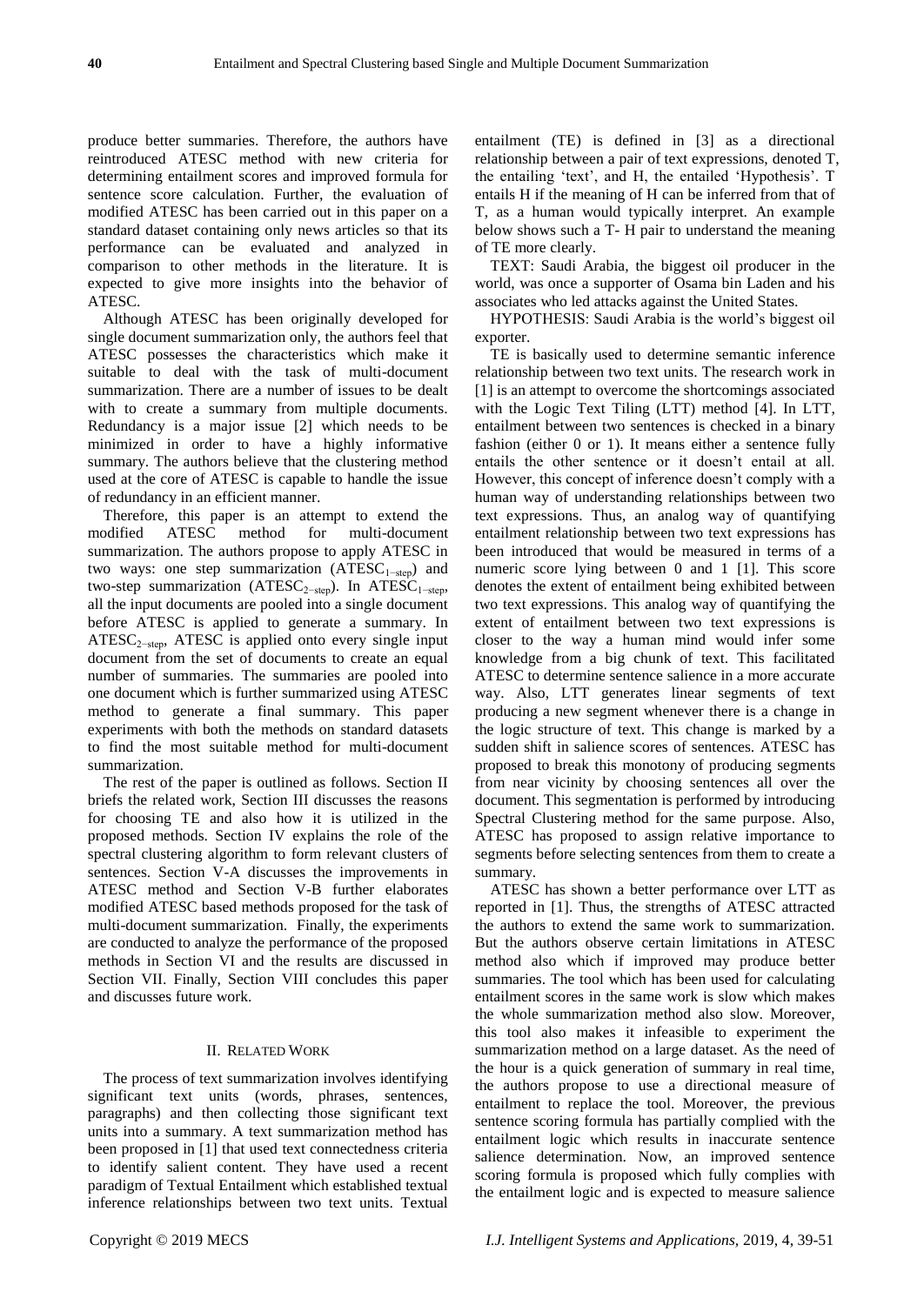accurately so that only potential candidates constitute the summary.

After incorporating above changes, modified ATESC has been adapted to the task of multi-document summarization. Although single and multiple document summarization share the same goal but multi-document summarization has altogether a different set of issues to deal to create a summary. Redundancy of information is one of the issues which should be tackled while creating a summary from multiple documents so as to provide maximum information coverage in a summary. The authors feel that spectral clustering may play a good role in identifying similar and redundant sentences into a cluster so as to maximize information coverage and minimize redundancy in summary. The spectral clustering algorithm uses the entailment scores between every pair of sentences to form clusters. The calculation of entailment scores and its use in calculating sentence salience are discussed in the following sections. Section IV describes the use of spectral clustering to form sentence clusters using entailment scores as the input.

## III. USING ANALOG TEXTUAL ENTAILMENT FOR DETERMINING SENTENCE SALIENCE

The work determines the salience of a sentence on the basis of text connectedness criterion. A sentence which is connected to many other sentences is considered to be highly informative, thus a salient one.

In order to quantify informativeness of a sentence, the authors used the mathematical formulation from [8] which computes an entailment score between two text expressions. It is based on a familiar similarity measure of inverse document frequency  $(idf)$  in information retrieval. The entailment score of two sentences T and H (*TEscore*  $_{T,H}$ ) is computed in (1) by comparing the sum of weights of the words appearing in both T and H to the sum of the weights of all words in H where the weight is calculated using  $idf$  (explained later).

$$
TEscore_{T,H} = \frac{z_{w_k \in (T \cap H)} \text{ id}_{f_k}}{z_{w_k \in H} \text{ id}_{f_k}} \tag{1}
$$

where  $w_k$  denotes the k<sup>th</sup> word and  $idf_k$  is the inverse document frequency of each word  $w_k$ . The  $idf_k$  is assigned to each word  $w_k$  using:

$$
idf_k = log(\frac{N}{n_i})
$$
 (2)

where N is the total number of sentences and  $n_i$  is the number of sentences in which term  $w_k$  occurs. The rationale behind using idf score is that words with higher  $idf$  score are considered as more informative words and thus, are better suited for discriminating the content of one sentence from the other.

The entailment formula in Equation (1) approximates the extent of information in H which is covered in T. The formula returns a score between 0 and 1. A higher value means higher entailment relationship which in turn indicates higher connectedness between the sentences and vice versa. All the entailment scores are stored in an entailment matrix (EM) of size  $n \times n$ , where n is the number of sentences in an input document. It is further used to determine the salience of a sentence  $S_i$ . We present a modified formula to calculate the salience score of a sentence using the EM matrix. This score is calculated as:

$$
SentenceScore = \sum_{j=1}^{N} EM[i,j]
$$
 (3)



Fig.1. Clustering based on Compactness vs Connectedness attributes

The entailment matrix EM is further used by Spectral Clustering algorithm for the purpose of creating clusters of sentences. It is explained in the next section.

#### IV. USING SPECTRAL CLUSTERING FOR SENTENCE CLUSTERS FORMATION

Clustering is defined in [9] as a task of separating the given data points in maximally homogeneous groups (clusters) using the given measure of similarity. The clusters generated should be such that they have maximum intra-cluster similarity and minimum similarity among points of different clusters. Hence, we need a suitable clustering algorithm to cluster related sentences under sub-topics. To choose a suitable clustering algorithm, it is important to know what attributes of data points are under consideration. The data attributes can be either *compactness* or *connectedness* [10]. The basic difference between clustering methods based on compactness and connectedness is given as follows.

*Clustering based on compactness*: The clustering of data points is based on the criteria of spatial proximity between each other. For example, k-means [11], agglomerative average link clustering [9] and modelbased clustering [12] approaches are based on compactness. The outcome of this clustering algorithm is clusters that tend to be spherical or well-separated as shown in Fig. 1.

*Clustering based on Connectedness*: The clustering of data points is based on finding some connected regions in data such as single link clustering [9] and spectral clustering [13]. The outcome of this kind of clustering algorithm is clusters that tend to be arbitrarily shaped as shown in Fig. 1. In text summarization, the aim of the clustering task is to find clusters of sentences where sentences in each cluster are connected to each other and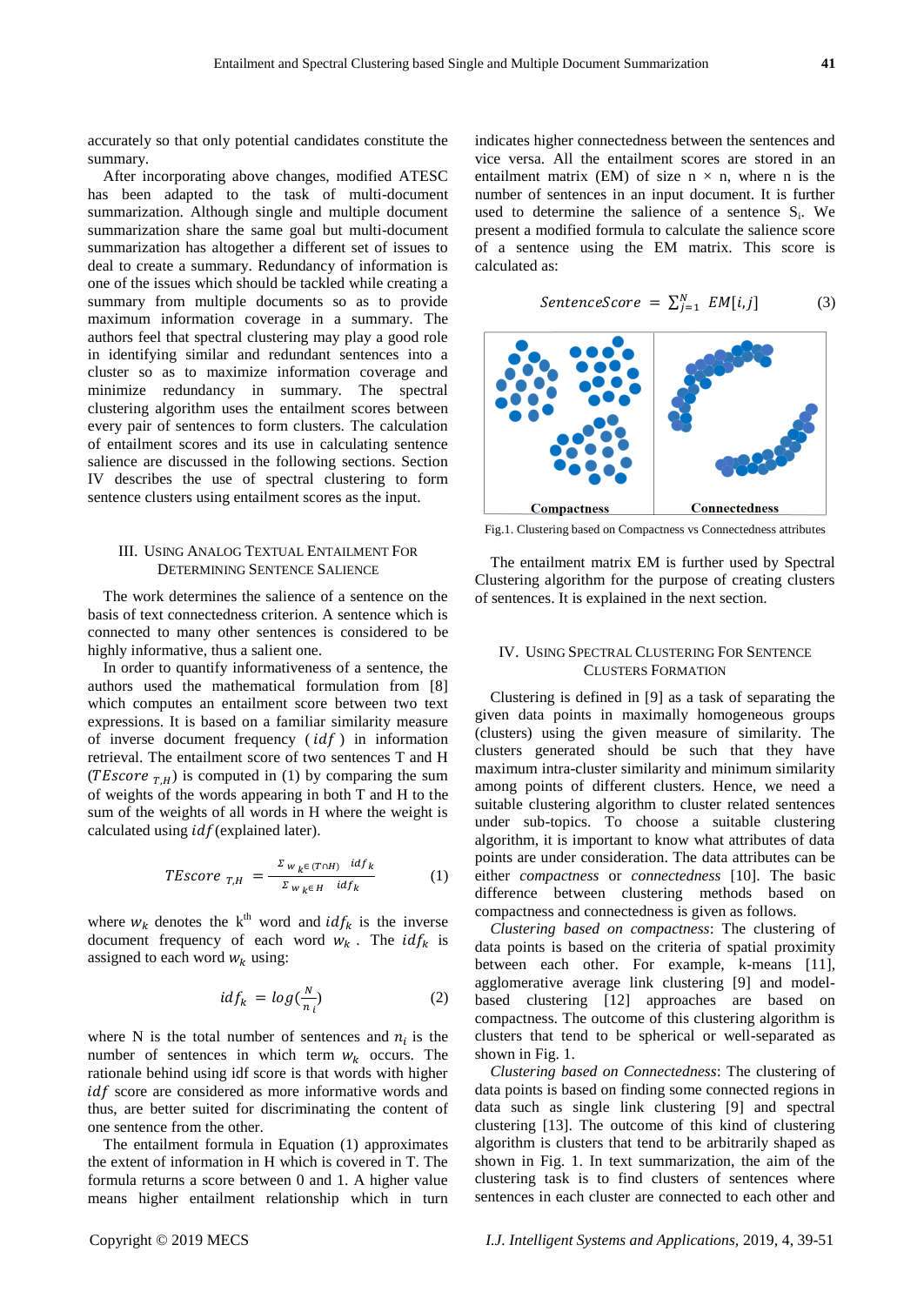each cluster represent a different sub-topic.

Thus, the chosen clustering algorithm should comply with the prime intuition of the text summarization method i.e. to identify clusters of sentences connected under different sub-topics. Many of the different clustering algorithms have been used in the task of summarization [14, 15] but we don"t find any of these algorithms to comply with the basic intuition of summarization method under consideration. As this paper views summarization task as a problem to be solved using the notion of connectedness among sentences, spectral clustering seems to be an apt choice. This algorithm uses eigenvectors of the similarity matrix to find the clusters and has recently emerged as a popular clustering method (based on connectedness).

## *A. About Spectral Clustering*

Spectral Clustering is a method of embedding the similarity matrix between data points followed by clustering in low dimensional space. It is one such clustering technique that does not make any assumptions based on the form of clusters, rather views the problem as a case of graph partitioning [16]. It is very successful in cases where the structure of individual clusters is highly non-convex and clustering is to be done on the basis of connectedness rather than compactness. It is used in wide range of applications including the fields of automatic circuit placement for VLSI [17], image clustering [18], shape clustering [19], motion clustering [20], document classification based on semantic association of words [21], text categorization based on reader similarity [22] and collaborative recommendation [23]. It has been exploited for clustering sentences in text summarization domain earlier also in [24] but their intention is to exploit linear ordering of sentences to form clusters from near vicinity only. This approach may not be feasible for multidocument summarization where clusters need to be formed with the sentences scattered over the multiple documents. But ATESC possesses this virtue of selecting similar sentences from all over the documents breaking the monotony of picking the sentences from close vicinity.

The algorithm for Spectral clustering has been given as following: It maps data to low dimensional space which is separated and can be easily clustered using algorithms such as k-Means or discretization.

When applied to the entailment matrix (EM), this clustering algorithm creates the clusters of sentences of the source document where each cluster represents a different theme. Thus, the method implicitly prevents redundancy for multi-document summarization by bringing together similar sentences together in a cluster. Only, most relevant sentences are picked from each cluster to create a summary. Thus, chances of getting redundant information in a summary are considerably reduced.

Finally, the authors employ above-mentioned concepts of Textual Entailment and Spectral Clustering to propose a novel method of text summarization ATESC, which is explained in the next Section.

## V. ANALOG TEXTUAL ENTAILMENT AND SPECTRAL CLUSTERING BASED METHODS

This section reintroduces the ATESC method [1] and proposes significant modifications for its use in single document summarization. The section also elaborates the proposed methods for multi-document summarization: ATESC<sub>1−step</sub> and ATESC<sub>2−step</sub> in subsection V-B.

*A. ATESC method for Single Document Text Summarization*

This subsection elaborates on some points discussed in section II and the steps of ATESC for single document text summarization are outlined as below:

- 1) Entailment Scores Calculation
- 2) Sentence Scores Calculation
- 3) Clusters Formation using Spectral Clustering
- 4) Clusters Scoring and Sorting
- 5) Sentence Extraction to form Summary

Fig. 2 shows the block diagram of the ATESC method. We use a sample article from DUC 2002 dataset (shown in Table 1) to illustrate the ATESC method for single document summarization. DUC  $2002<sup>1</sup>$  dataset is a collection of newswire articles. The article used here is AP880662-184 of cluster D072f.

- 1) Entailment Scores Calculation: This step calculates entailment scores between every pair of sentences in the source document. The scores are then stored in Entailment Matrix (EM) of size N ×N, where N is the number of sentences in the source document (d). This matrix is computed using a directional measure of entailment that is formulated in (1) as discussed in Section III. It is to be noted that this matrix is not symmetric i.e. EM $[i, j]$  != EM $[i, i]$  as implied by the definition of Textual Entailment in [3]. The entailment matrix of the sample article under consideration is shown in Table 2.
- 2) Sentence Connection Scores Calculation: It is done to determine the salience of a sentence. It is assumed that the salience of a sentence is directly related to its connectedness with other sentences. Therefore, the sentence connection scores for all the sentences are calculated using the sentence entailment matrix. The connection score of sentence  $S_i$  is calculated as the sum of the entailment scores of all sentences as entailed by S<sub>i</sub>:

$$
ConnScore[i] = \sum_{j=1}^{N} EM[i,j] \quad (4)
$$

It generates an array of connection scores, ConnScore[1: N] where ConnScore[i] represents the score of the i<sup>th</sup> sentence. Table 3 shows the sentence connection scores of 10 sentences of the sample document.

1

<sup>1</sup> http://www-lpir.nist.gov/projects/duc/data/2002 data. html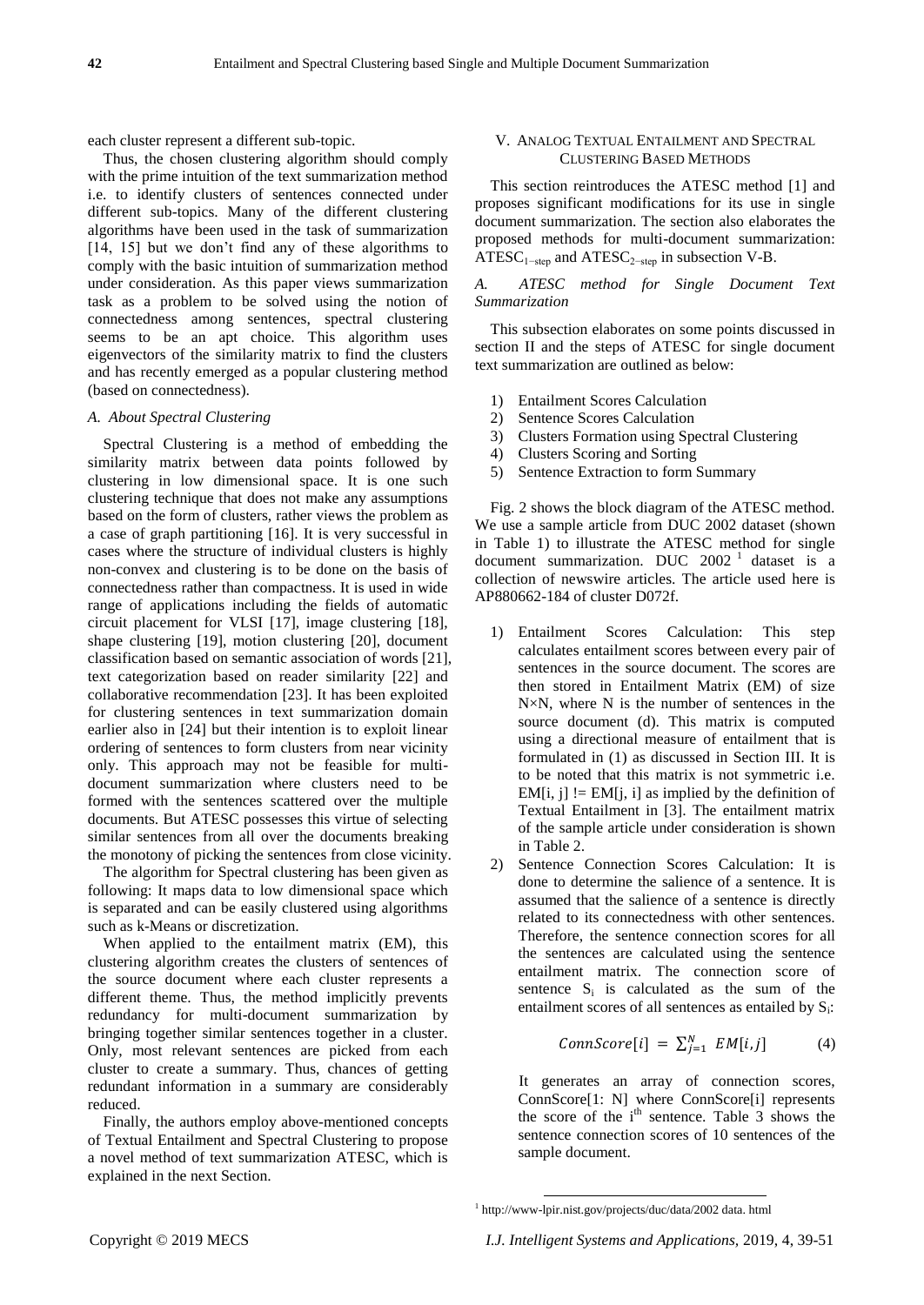3) Clusters Formation using Spectral Clustering: The sentences are grouped into clusters by applying Spectral Clustering on the sentence entailment matrix as discussed in Section IV. The number of clusters is to be fixed beforehand since Spectral Clustering is an unsupervised clustering algorithm. As mentioned earlier, spectral clustering is based on the concept of connectedness, henceforth, each cluster (or clusters) gives a set of sentences which are mostly related to each other under particular sub-theme of the source document. The clusters which get created for the sample document are shown in Table 4.



Fig.2. Outline of ATESC method

|  | Table 1. The sentence array of article AP880662-184 of cluster D072f in the DUC'02 dataset. |  |  |  |  |  |  |  |  |
|--|---------------------------------------------------------------------------------------------|--|--|--|--|--|--|--|--|
|--|---------------------------------------------------------------------------------------------|--|--|--|--|--|--|--|--|

| Id             | <b>Sentence</b>                                                                                                                                                                                                          |
|----------------|--------------------------------------------------------------------------------------------------------------------------------------------------------------------------------------------------------------------------|
| $S_1$          | Beverly Sills, Lauren Bacall, Betty Comden and Phyllis Newman are among performers who will sing, act and make<br>guest appearances at a birthday bash in August for conductor Leonard Bernstein.                        |
| $S_2$          | The Leonard Bernstein Gala Birthday Performance is a benefit concert scheduled for the composer's 70th birthday,<br>Aug. 25, to raise money for the Tanglewood Music Center, where Bernstein got his conducting start.   |
| S <sub>3</sub> | Sills will be host.                                                                                                                                                                                                      |
| $S_4$          | Performances will include the Boston Symphony Orchestra, the Boston Pops Orchestra and the Tanglewood Festival<br>Chorus under the direction of some of the many conductors whose careers have been guided by Bernstein. |
| $S_5$          | Bacall and soprano Barbara Hendricks will perform a movement from Bernstein's Symphony No.                                                                                                                               |
| $S_6$          | Bacall and soprano Barbara Hendricks will perform a movement from Bernstein's Symphony No.                                                                                                                               |
| $S_7$          | Violin soloist Midori will play two movements from his "Serenade."                                                                                                                                                       |
| $S_8$          | The concert will celebrate Bernstein's accomplishments in popular music with excerpts from "West Side Story," "On<br>the Town" and others.                                                                               |
| $S_9$          | Dame Gwyneth Jones and Frederica von Stade will be among those performing highlights from "Fidelio," "Tristan und<br>Isolde" and other works to honor Bernstein's landmark opera recordings.                             |
| $S_{10}$       | Tickets start at 20 for as poton the lawn and run upto 5,000 for benefactors, who get a seat in the open-air auditorium.                                                                                                 |

|  |  |  | Table 2. Sentence Entailment matrix (EM) |  |  |  |
|--|--|--|------------------------------------------|--|--|--|
|--|--|--|------------------------------------------|--|--|--|

| Id             | $S_1$ | S <sub>2</sub> | $S_3$ | S <sub>4</sub> | $S_5$ | $S_6$ | $S_7$ | $S_8$ | $S_9$ | $S_{10}$ |
|----------------|-------|----------------|-------|----------------|-------|-------|-------|-------|-------|----------|
| $S_1$          | 0.000 | 0.108          | 0.040 | 0.056          | 0.071 | 0.019 | 0.006 | 0.059 | 0.090 | 0.105    |
| S <sub>2</sub> | 0.098 | 0.000          | 0.000 | 0.094          | 0.036 | 0.017 | 0.031 | 0.143 | 0.063 | 0.103    |
| $S_3$          | 0.402 | 0.000          | 0.000 | 0.062          | 0.062 | 0.000 | 0.062 | 0.062 | 0.206 | 0.000    |
| S <sub>4</sub> | 0.047 | 0.086          | 0.005 | 0.000          | 0.051 | 0.005 | 0.005 | 0.089 | 0.027 | 0.075    |
| $S_5$          | 0.187 | 0.105          | 0.016 | 0.161          | 0.000 | 0.000 | 0.068 | 0.174 | 0.174 | 0.026    |
| $S_6$          | 0.138 | 0.138          | 0.000 | 0.046          | 0.000 | 0.000 | 0.287 | 0.333 | 0.333 | 0.046    |
| $S_7$          | 0.051 | 0.081          | 0.015 | 0.015          | 0.062 | 0.093 | 0.000 | 0.155 | 0.155 | 0.000    |
| $S_8$          | 0.074 | 0.199          | 0.008 | 0.134          | 0.083 | 0.058 | 0.083 | 0.000 | 0.192 | 0.043    |
| $S_9$          | 0.084 | 0.064          | 0.019 | 0.030          | 0.061 | 0.042 | 0.061 | 0.141 | 0.000 | 0.034    |
| $S_{10}$       | 0.128 | 0.138          | 0.000 | 0.109          | 0.012 | 0.007 | 0.000 | 0.041 | 0.045 | 0.000    |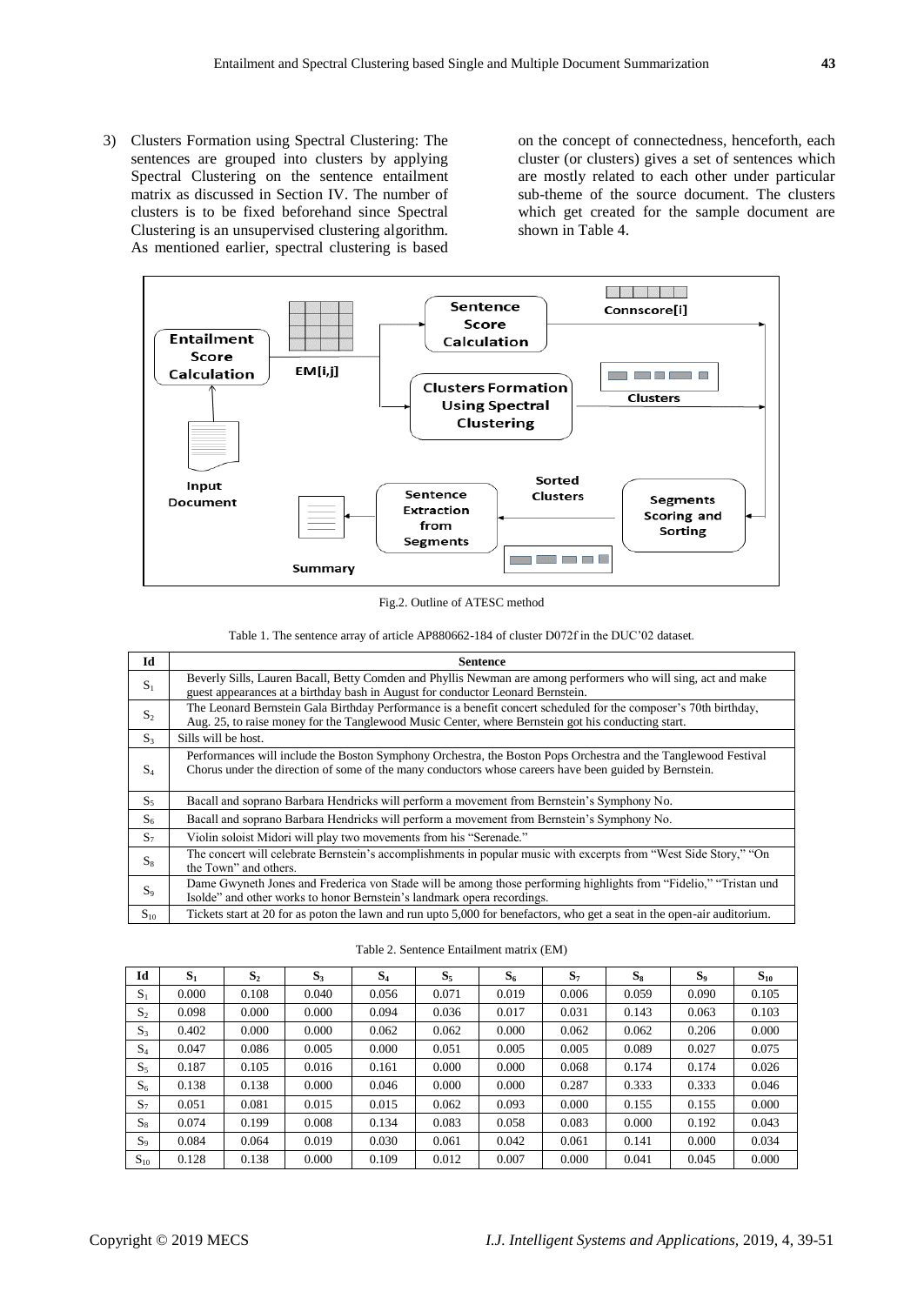4) Clusters Scoring and Sorting: Once the clusters are obtained, it is required to determine their salience also. Their scoring is done so that sentences are extracted from highly salient clusters first for a better summary.

Each cluster is assigned a salient score that is equal to the mean score of its constituent sentences. Let SegScore[1:k] represent the array of cluster scores where k is the total number of clusters formed. The score of cluster  $i$  given by SegScore[i] is calculated using Equation 5:

 $SegScore[i] = (1/m_i)\sum_{i=1}^{m}$  $\int_{j=1}^{m_i}$  ConnScore[j] (5)

where  $m_i$  is the total number of sentences in cluster  $i$ . After computing the scores for each cluster, they are sorted in descending order of their scores to form a set of clusters as SortedSeg[1:k]. The sentences within each individual cluster are also sorted according to the values of ConnScore for each participating sentences. The clusters which get created after applying Spectral clustering followed by scoring and sorting techniques on the sample document are shown in Table 5.

| νı                      | 12    | $\sim$<br>93 | -<br>$\mathcal{D}^{\mathcal{J}}$ | O<br>55 | 06    | Ю.    | Э8    | 59           | $\tilde{\phantom{a}}$<br>$\mathbf{D}_{10}$ |
|-------------------------|-------|--------------|----------------------------------|---------|-------|-------|-------|--------------|--------------------------------------------|
| $\overline{a}$<br>1.131 | 1.514 | 0.966        | 1.105                            | 1.360   | 1.568 | 1.201 | 2.080 | 033<br>1.733 | 0.920                                      |

|        | $\mathbf{D}_{\mathbf{A}}$ | D3    | $\sim$<br>$\mathbf{D}$ 4 | - 135 | 56    | Ю7    | 38    | 79           | $\sim$<br>O1 |
|--------|---------------------------|-------|--------------------------|-------|-------|-------|-------|--------------|--------------|
| $\sim$ | 1.514                     | 0.966 | 1.105                    | 1.360 | 1.568 | 1.201 | 2.080 | 033<br>1.733 | ηQ<br>U.Z    |

Table 3. Sentence Connection Scores for the sample article

Table 4. The sentences in different clusters after spectral clustering

| <b>Clusters</b>   | <b>Sentences In Clusters</b>  |
|-------------------|-------------------------------|
| $Clus_1$          | $S_2 S_{10}$                  |
| Clus <sub>2</sub> | $S_6$ , $S_7$ , $S_8$ , $S_9$ |
| Clus <sub>3</sub> | $S_4, S_5$                    |
| Clus <sub>4</sub> | $S_1$ , $S_3$                 |

Table 5. Sorted clusters with sorted sentences

| <b>Clusters</b>   | <b>Cluster</b><br><b>Salience Score</b> | Sentence within clusters (sorted in order of decreasing salience)                                                                                                                                                                                                                                                                                                                                                                                                                                                                                      |
|-------------------|-----------------------------------------|--------------------------------------------------------------------------------------------------------------------------------------------------------------------------------------------------------------------------------------------------------------------------------------------------------------------------------------------------------------------------------------------------------------------------------------------------------------------------------------------------------------------------------------------------------|
| $Clus_1$          | 6.7                                     | The Leonard Bernstein Gala Birthday Performance is a benefit concert scheduled for the<br>a.<br>composer's 70th birthday, Aug. 25, to raise money for the Tanglewood Music Center, where<br>Bernstein got his conducting start.<br>Tickets start at 20 for aspotonthelawnandrunup to 5,000 for benefactors, who get a seat in the<br>b.<br>open-air auditorium.                                                                                                                                                                                        |
| Clus <sub>2</sub> | 2.7                                     | Bacall and soprano Barbara Hendricks will perform a movement from Bernstein's Symphony<br>a.<br>No.<br>Performances will include the Boston Symphony Orchestra, the Boston Pops Orchestra and<br>b.<br>the Tanglewood Festival Chorus under the direction of some of the many conductors whose<br>careers have been guided by Bernstein.                                                                                                                                                                                                               |
| Clus <sub>3</sub> | 2.5                                     | Bacall and soprano Barbara Hendricks will perform a movement from Bernstein's Symphony<br>a.<br>No.3, Kaddish.<br>Violin soloist Midori will play two movements from his "Serenade."<br>b.<br>The concert will celebrate Bernstein's accomplishments in popular music with excerpts from<br>c.<br>"West Side Story," "On the Town" and others.<br>Dame Gwyneth Jones and Frederica von Stade will be among those performing highlights<br>d.<br>from "Fidelio," "Tristanund Isolde" and other works to honor Bernstein's landmark opera<br>recordings. |
| Clus <sub>4</sub> | 2.4                                     | Beverly Sills, Lauren Bacall, Betty Comden and Phyllis Newman are among performers who<br>a.<br>will sing, act and make guest appearances at a birthday bash in August for conductor<br>Leonard Bernstein.<br>Sills will be host.<br>$\mathbf b$ .                                                                                                                                                                                                                                                                                                     |

Table 6. The final Summary of the sample document

The Leonard Bernstein Gala Birthday Performance is a benefit concert scheduled for the composer's 70th birthday, Aug.25, to raise money for the Tanglewood Music Center, where Bernstein got his conducting start. Beverly Sills, Lauren Bacall, Betty Comden and Phyllis Newman are among performers who will sing, act and make guest appearances at a birthday bash in August for conductor Leonard Bernstein. Bacall and soprano Barbara Hendricks will perform a movement from Bernstein"s Symphony No. The concert will celebrate Bernstein"s accomplishments in popular music with excerpts from "West Side Story," "On the Town" and others.

5) Sentence Extraction: The selection of the sentences for the final summary is done in the following way: the sentences with the highest ConnScore value from each of the sorted clusters beginning from the first cluster in SortedSeg[1:k] array are included into the summary until the

length of the summary being created becomes equal to the target length. If the current length after a complete iteration on the SortedSeg array, is still less than the desired length then the sentence with the second highest ConnScore value is selected from each cluster, beginning from the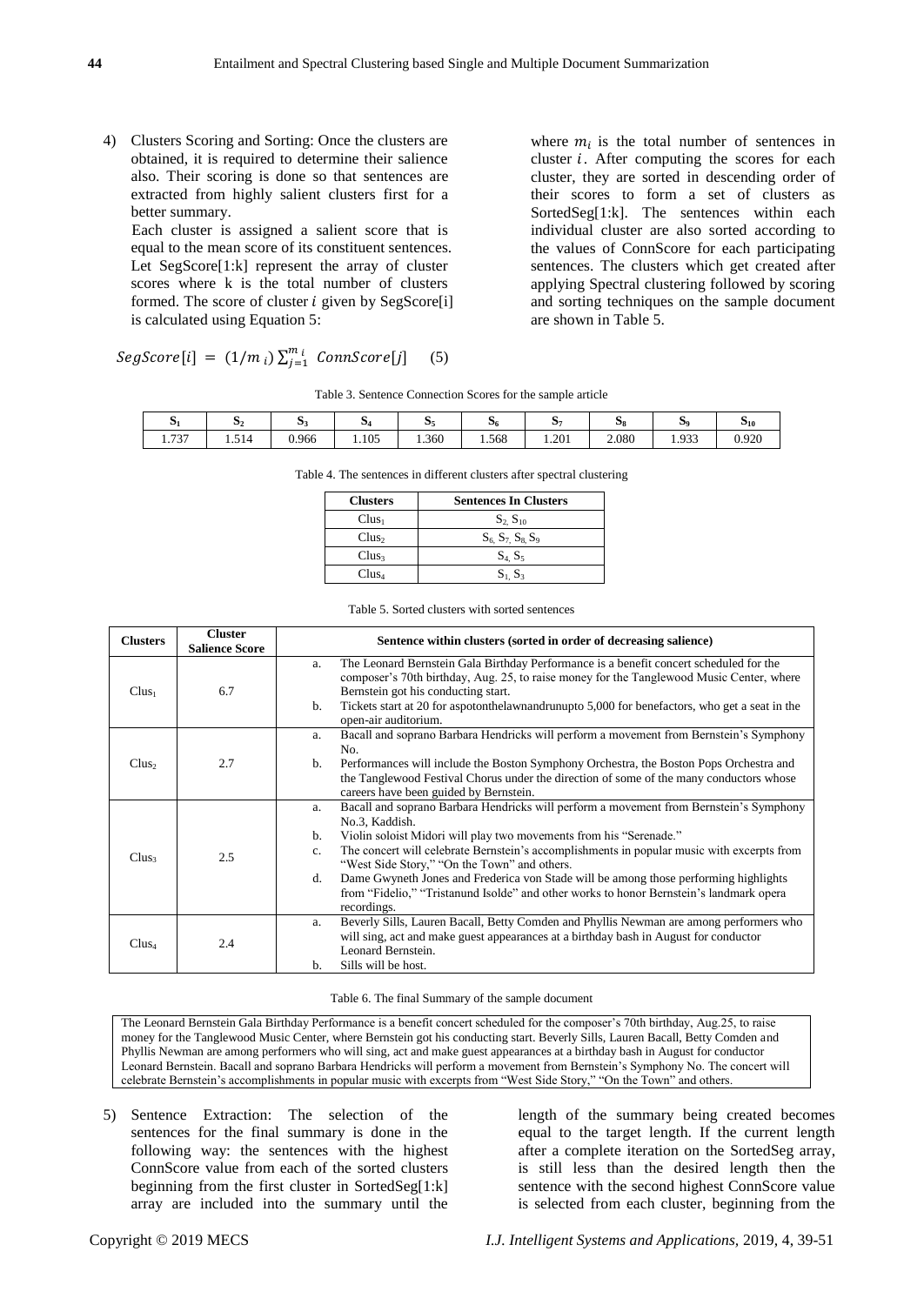first cluster. The process is repeated until the length of the generated summary reaches the desired length. After the sentences are extracted from the clusters, they are re-arranged according to their original order in the source document to build the final summary. The final summary of the sample document is shown in Table 6. This extraction process is designed in such a way that the redundant sentences are avoided from inclusion into the final summary. The selection of sentences is done from different clusters rather than selecting higher scored sentences from the same cluster. Since different clusters represent a different idea about the text, by following this

process, various ideas can be covered in the summary by avoiding redundancy.

#### *B. ATESC for Multi-Document Summarization*

This Section proposes two summarization methods for multiple documents:  $ATESC_{1-step}$  and  $ATESC_{2-step}$ . Both employ ATESC for carrying out the task with a difference that the first method performs summarization in one step (designated as  $ATESC_{1-step}$ ) whereas the second method performs summarization in two steps (designated as  $ATESC_{2-step}$ ). Fig. 3 shows the block diagram of the proposed methods for multi-document summarization.



Fig.3. ATESC 1-step vs 2-step

- 1) ATESC<sub>1-step</sub> (1-Step method): In this method, multi-document summarization is carried out in a single document summarization fashion. Firstly, all the related input documents  $D_1$ ,  $D_2$ ,...... $D_n$ which need to be summarized are concatenated into a single document D. Then, ATESC is applied onto D to generate the final summary S. Although this method seems to be an intuitive way of doing multi-document summarization, it turns out to be expensive in terms of execution time.
- 2) ATESC<sub>2-step</sub> (2-Step method): This method applies ATESC at two levels, say I and II to create the final summary from multiple input documents.

*Level I*: At the first level, ATESC is applied to each document D<sup>i</sup> from a related set of n documents (D) to generate individual summary  $S_i$ . Further, all the generated n summaries are collocated one after the other in a single document  $D_{s}$ .

*Level II*: At the second level, ATESC is applied to  $D<sub>S</sub>$  to create the final summary S.

This technique ensures that no significant data is excluded from the final summary. It also selects only important data which manages to retain through two-step summarization process. Hence the quality of the produced summary is significantly high. The algorithm is highly efficient as the dataset is largely reduced during the first step of the two-step technique and irrelevant data is ignored thus providing an efficient and effective method of summarization.

#### VI. EXPERIMENTS

#### *A. Dataset and Experimental Setup*

The experiments are conducted on the single and multi-document summarization tasks of the DUC (Document Understanding Conference) datasets<sup>2</sup>.

1) Single document summarization task: The experiments are performed on DUC 2002 dataset which includes a single document summarization task (13 systems participated). The dataset contains 59 document clusters (567 documents in total) and their reference summaries (manually created abstracts). The two manually human created reference summaries are also provided for each document for evaluation purpose. The target

1

 $2 \text{ http://www-lpir.nist.gov/projects/duc/data/2002 data}$ . http://www-lpir.nist.gov/projects/duc/data/2002 data. html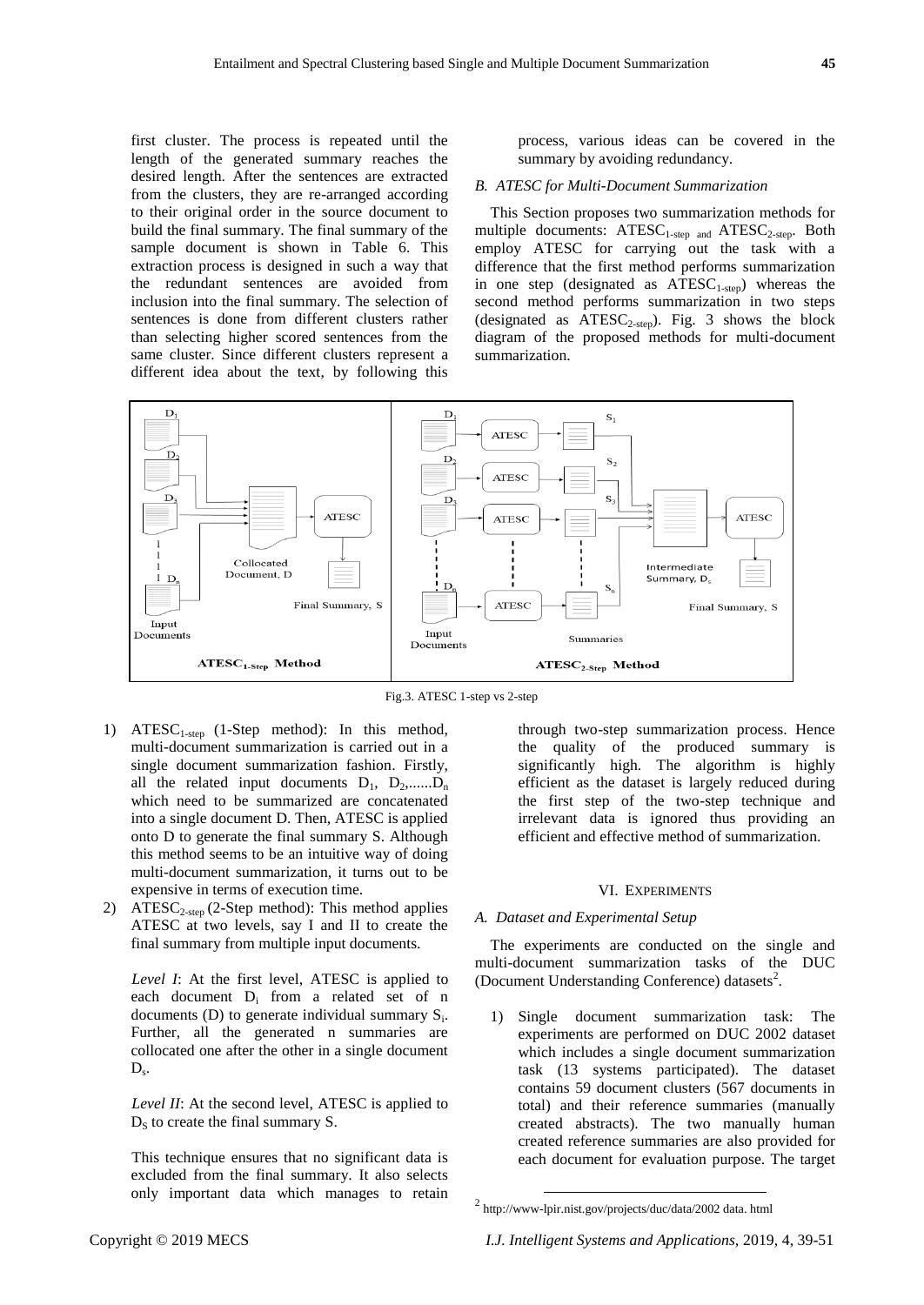summary length limit is set to 100 words in this task.

2) Multiple document summarization task: The experiments are performed for task 2 on DUC 2003 and DUC 2004 datasets, both of which have used newswire/paper documents. Task 2 of both DUC 2003 and 2004 involve generic summarization of news documents clusters. DUC 2003 has 30 test document sets with approximately 10 news articles in each set. The target summary length is set to 100 words. DUC 2004 has 50 document clusters sets with approximately 10 news articles in each set. The target summary length for this task is 100 words.

All the experiments are performed on Intel(R) Pentium(R) CPU, P1600@2.00 GHz with 4.00 GB RAM and Windows 7 (64 bit) Home Premium edition. Python<sup>3</sup> has been used for implementing proposed methods in this paper. The experiments have been designed for both single and multiple document summarization tasks in this section. The multiple experiments have been conducted in this paper with the proposed summarization methods for multi-document summarization i.e.  $ATESC<sub>1-step</sub>$  and ATESC<sub>2−step</sub>. In ATESC<sub>1−step</sub>, only one parameter needs to be set i.e. the number of clusters  $k$  since the clustering method used is unsupervised. In ATESC<sub>2-step</sub>, it is desired to study the effect of a varying number of clusters  $(k)$ , and Intermediate Summary Length  $(ISL)$  on the quality of the final summary.  $ISL$  is the length of summary to be generated after level I of the ATESC<sub>2-step</sub> method. In short, all the experiments revolve around following questions:

- 1) Which is better: in terms of Quality and Execution Time: ATESC<sub>1−step</sub> or ATESC<sub>2−step</sub>?
- 2) What is the effect of a varying number of clusters  $(k)$  on the quality of the final summary?
- 3) What is the effect of varying Intermediate Summary Length  $( ISL)$  on the quality of the final summary?

## *B. Evaluation via Quality*

In this paper, the quality of a summarization method is assessed in terms of informativeness of a summary. One way of measuring it is by measuring the amount of information from the reference summary preserved by the system-generated summary. It has been measured by using ROUGE toolkit<sup>4</sup> in this paper. Another way is to measure how much information has been preserved from the source text in the summary. It has been computed using Semantic Informativeness (S.I.) defined in [25].

1) ROUGE: It is used to evaluate performance of the methods [30]. ROUGE stands for Recall-Oriented Understudy for Gisting Evaluation and measures

-

the quality of a system generated summary by comparing it to human-generated summaries. A system generated summary is evaluated against four reference summaries (for multi-document summarization). Final scores are generated in terms of n-gram Precision, Recall and F-Score. ROUGE-N is a n-gram recall between a candidate summary and a set of reference summaries. The authors have chosen ROUGE-1, ROUGE-2 and ROUGE-SU4 metrics for comparison. ROUGE-1,2 are N-gram based ROUGE, where  $N = 1$  and 2 respectively, denoting the size of the sequence of words. ROUGE-L denotes longest common subsequence and ROUGE-SU4 refers to skipbigrams with unigrams. Specifically, it is known that ROUGE-1 achieves a high correlation with human judgments. Also, ROUGE-2 and ROUGE-SU4 have done fairly well as evaluation metrics for short summaries.

2) Semantic Informativeness: The Semantic Informativeness (S.I.) measure has been defined in [25] as follows:

$$
S.I = (1 - \frac{length(S)}{length(T)}) (\frac{weight(S)}{weight(T)})
$$
(6)

where T represents the source text as a sequence of words and S can be viewed as a subsequence of T, where weight is some numerical function to calculate the importance of text. This paper has used inverse document frequency  $(idf)$  to calculate the weight of words using  $(2)$ . *idf* is the popular term weighting function [26]. Thus, (6) can be redefined as follows:

$$
S.I = (1 - \frac{length(S)}{length(T)}) (\frac{\sum_{w_k \in S} idf_k}{\sum_{t_k \in T} idf_k})
$$
(7)

Where  $w_k$  denotes the k<sup>th</sup> word and  $idf_k$  is the inverse document frequency of each word  $W_k$ .

#### *C. Evaluation via Execution Time*

The authors have performed complexity analysis of the methods in order to understand its time requirements to generate a summary. The execution time is an important criterion to measure the real-time performance of summarization methods. It is measured as total time taken to generate a summary from a single document or multiple documents. The actual execution times of the methods also have been recorded during experiments and expressed in terms of No. of seconds/Summary.

#### *D. Complexity analysis*

Regarding the complexity analysis of ATESC, the most computationally expensive steps are the construction of entailment matrix (TE) and the spectral clustering algorithm. The construction of TE has time complexity of  $O(n^2)$  and application of spectral clustering whose most expensive step is the computation of eigenvalues/eigenvectors of Laplacian matrix is  $O(n^3)$ , where n is the average number of sentences in the

<sup>3</sup> https://pypi.python.org/pypi/PuLP

 $4$  ROUGE version (1.5.5) run with the same parameters as mentioned on DUC website (ROUGE-1.5.5.pl -n 2 -m -2 4 -u-c 95 -r 1000 -f A -p 0.5 -t 0 -l 100 -d)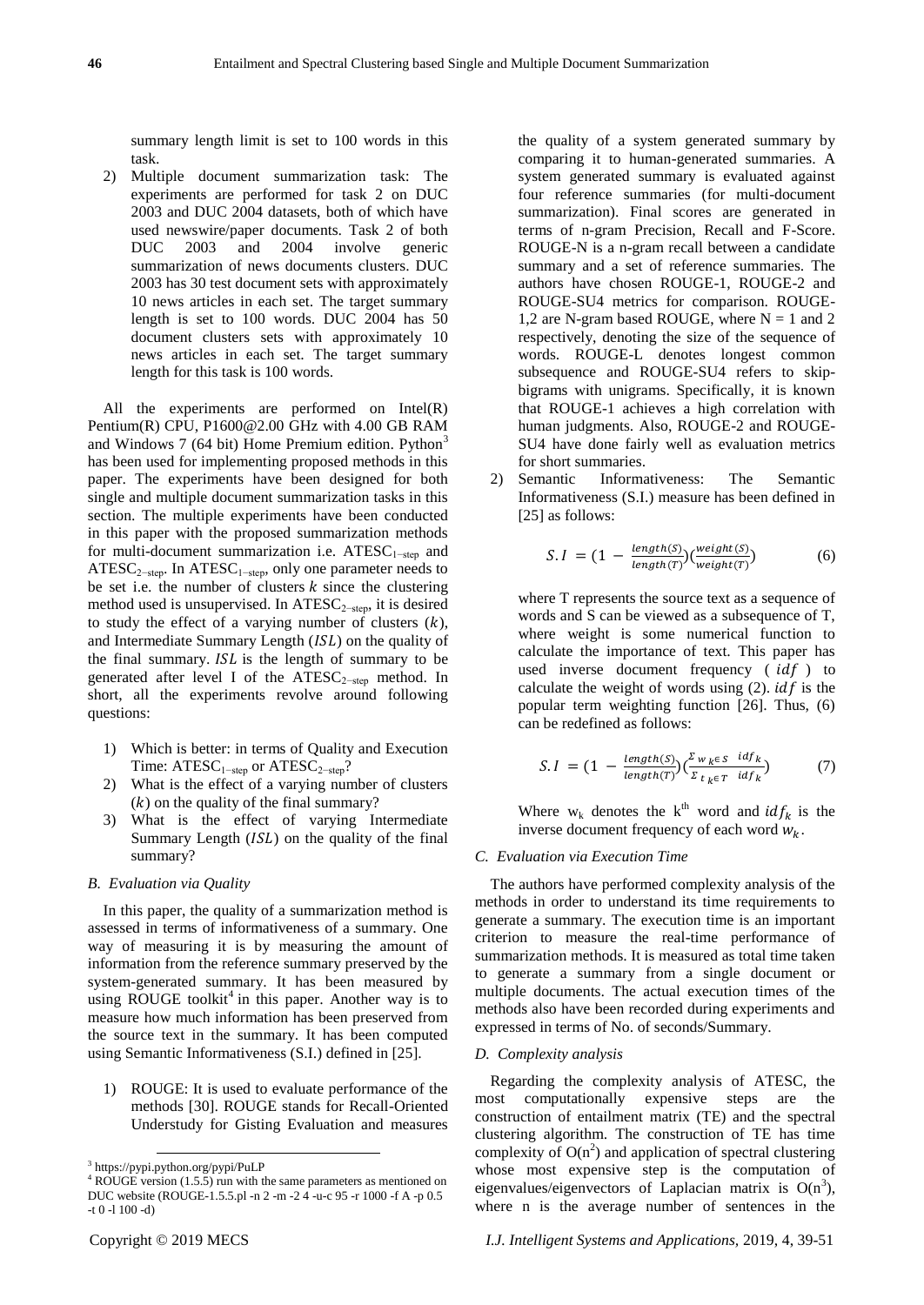document. Thus, the overall complexity of ATESC for single document summarization is  $O(n^3)$ . Next, the complexity analysis is completed for the methods

 $ATESC<sub>1-step</sub>$  and  $ATESC<sub>2-step</sub>$ . Results are compiled in Table 7.

Table 7. Complexity Analysis

| Method                                      | Time Complexity     |
|---------------------------------------------|---------------------|
| $ATESC$ <sub>1-STEP</sub>                   | $O((d \times n)^3)$ |
| $\textrm{ATESC}_{2\textrm{-}\mathrm{STEP}}$ | $dO(n^3)$           |

Table 8. Results of ATESC method on DUC 2002 dataset

| k        |         | Rouge - $1$ |           | $Rouge-2$ |         |           |       | Rouge - SUX | S.I       |      |
|----------|---------|-------------|-----------|-----------|---------|-----------|-------|-------------|-----------|------|
|          | $R(\%)$ | $P(\% )$    | $F_1$ (%) | R(% )     | $P(\%)$ | $F_1$ (%) | R(%)  | $P(\%)$     | $F_1$ (%) |      |
|          | 43.83   | 45.5        | 44.42     | 18.64     | 19.35   | 18.9      | 15.82 | 19.04       | 16.80     | 0.77 |
| $\Delta$ | 43.99   | 45.78       | 44.6      | 18.78     | 19.55   | 19.07     | 16.02 | 19.45       | 17.02     | 0.77 |
|          | 44.09   | 45.91       | 44.72     | 18.9      | 19.71   | 19.21     | 16.10 | 19.63       | 17.10     | 0.77 |
|          | 44.08   | 45.61       | 44.64     | 18.81     | 19.51   | 19.08     | 16.02 | 19.21       | 16.98     | 0.77 |

- 1) ATESC1−step Multi-document Summarization: Let's say,  $d$  number of documents are to be summarized where n is the average number of sentences in each document. Therefore, the total number of sentences in the final document which gets created after pooling sentences from all the input documents are  $d \times n$ . Now, the complexity of applying ATESC on to the method is  $O((d \times n)^3)$ .
- 2) ATESC<sub>2-step</sub> Multi-document Summarization: Considering the same case as mentioned above, ATESC2−step is applied at two levels (as discussed in Section  $V-B$  to get a final summary). Therefore, the complexity of computation at both the steps has to be accounted in order to compute the final complexity of this method. The complexity of computation at level I is  $dO(n^3)$ . After level I, the sentences of summaries all the d documents are pooled into one final document whose size is relatively very small. Thus, the complexity of applying ATESC at level II is very small. Thus, the overall complexity of ATESC<sub>2-step</sub> is  $dO(n^3)$ . After doing complexity analysis of ATESC<sub>1-step</sub> and ATESC<sub>2−step</sub>, it is evident that ATESC<sub>2−step</sub> is an effective way of applying ATESC to the multidocuments in terms of time and scalability.

#### VII. RESULTS AND DISCUSSIONS

# *A. Single document Summarization*

The experiments are conducted to see the effects of a varying number of clusters,  $k$ , on the quality of the final summary. It is figured out from the results collected in Table 8 that the number of clusters,  $k$  directly affects the quality of the final summary. The optimum value of  $k$ ensures that all the themes are captured successfully and relative clusters are formed accordingly. This facilitates the selection of important sentences from all the topics of a document. It finally leads to high informativeness of the summary which is evident from high S.I. values itself in Table 8. The S.I. values of ATESC method are closer to S.I. values of the reference summaries as shown in Table

14. It indicates the effectiveness of spectral clustering in bringing connected information under relevant themes. This, in turn, brings forth the potential of textual entailment in providing a true picture of connectedness relationship between sentences in the form of the adjacency matrix of entailment scores. Lower values of  $k$ tend to merge clusters and higher values tend to scatter clusters. Both the cases affect the selection of sentences, which in turn affects the final quality of a summary.

The ATESC method is also compared against other popular methods using the Recall values (since they are most correlated with manual evaluations). The comparative study indicates superior performance for ATESC as shown in Table 9. Comparisons are performed with:

- 1) DUC Baseline: The baseline summaries have been provided by DUC itself (first 100 words of the document can be used).
- 2) LTT: The method is re-implemented for this experiment to collect the results for DUC 2002 dataset. Refer to Section II for further details.
- 3) TOP DUC systems: The results of the two top performing systems (S28 and S21) in DUC 2002 has been taken from [27].

Again, Table 9 shows that the performance of ATESC is competitive with the top DUC systems.

Table 9. Comparison of ATESC method for Recall Scores on DUC 2002

| Method              | ROUGE-1 | ROUGE-2 | ROUGE-SU4 |
|---------------------|---------|---------|-----------|
| <b>ATESC</b>        | 44.09   | 18.90   | 16.10     |
| LTT <sub>T</sub>    | 39.02   | 14.21   | 8.43      |
| S <sub>28</sub>     | 42.8    | 17.31   | 21.77     |
| S <sub>21</sub>     | 41.19   | 16.55   | 21.03     |
| <b>DUC</b> Baseline | 41.13   | 16.60   | 20.80     |

#### *B. Multi document Summarization*

First, this section presents the results of ATESC<sub>1-step</sub> method in Tables 10 and 11. Again, the optimum value of  $k$  has been decided empirically by studying the effect of a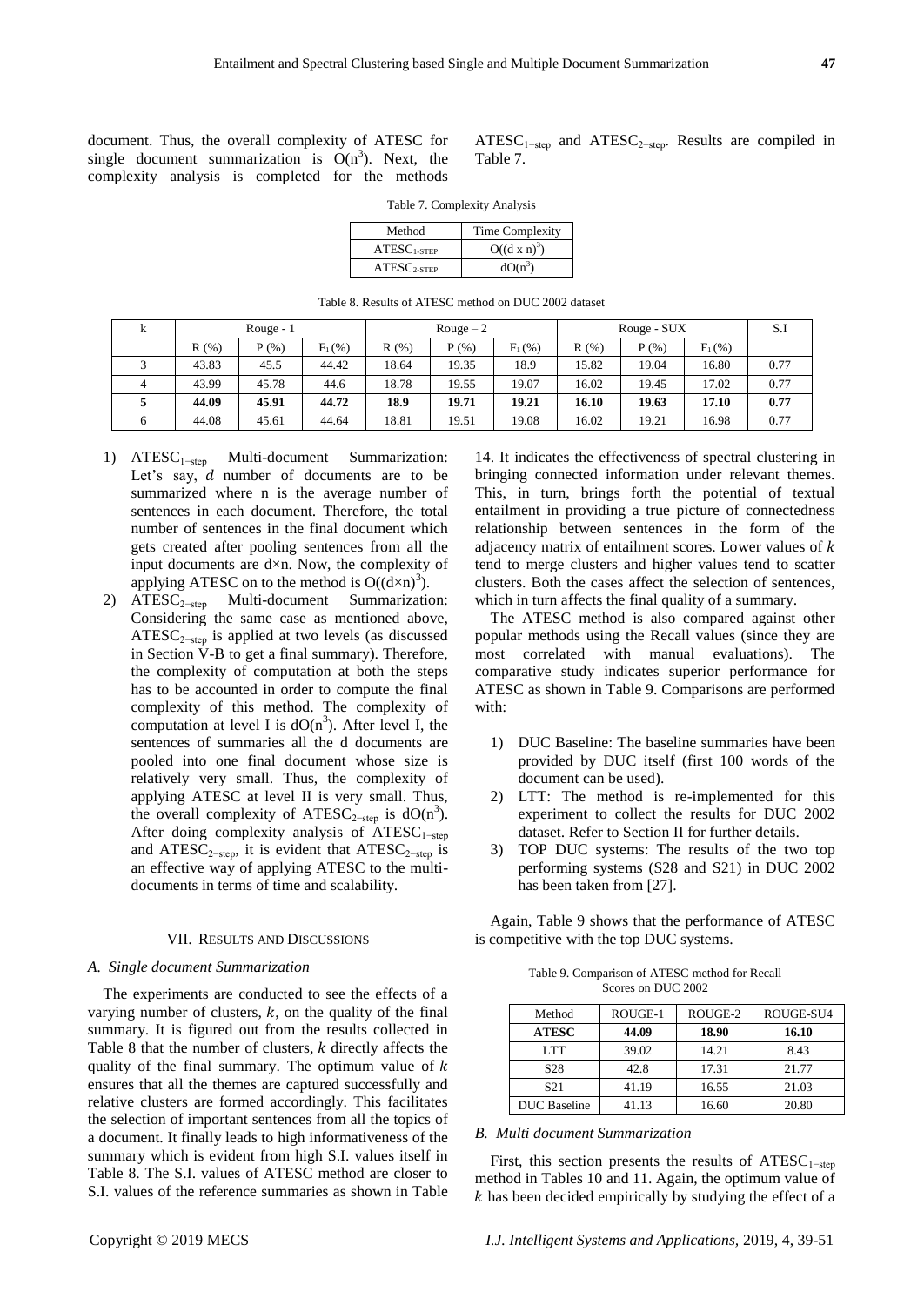varying number of clusters  $(k)$  on ROUGE metric, S.I. and execution time requirements of the method. The results show that  $k = 6$  and  $k = 4$  are the optimum values for DUC 2003 and 2004 datasets respectively. At these values, the method has the highest ROUGE and S.I. scores. The optimum value of  $k$  will vary with the length and type of article. It has been noticed that the decrease in the value of  $k$  below 6 results in low informativeness of summaries. It happens because all the themes of the document are not accurately captured by the method due to the merging of clusters at lower values of  $k$ . This affects the final selection of sentences. As the value of k moves beyond 6, main clusters tend to divide into shorter clusters which invite the redundant sentences to move into summary decreasing the informativeness of the summary. Moreover, ATESC<sub>1-step</sub> has expensive time requirements and needs approximately 170 and 210 seconds/summary for DUC 2003 and 2004 datasets respectively, making it unsuitable for real-time summary generation.

|   | .          |          |           |            |          |           |       |             |           |       |      |
|---|------------|----------|-----------|------------|----------|-----------|-------|-------------|-----------|-------|------|
| k | Rouge $-1$ |          |           | Rouge $-2$ |          |           |       | $Rouge-SUX$ | Time(s)   | S.l   |      |
|   | R(% )      | $P(\% )$ | $F_1$ (%) | R(%)       | $P(\% )$ | $F_1$ (%) | R(% ) | $P$ (%)     | $F_1$ (%) |       |      |
| 4 | 35.62      | 32.18    | 33.8      | 7.89       | 7.13     | 7.49      | 7.70  | 8.92        | 8.13      | 136.4 | 0.71 |
|   | 35.23      | 31.95    | 33.5      | 8.04       | 7.28     | 7.64      | 7.86  | 9.04        | 8.29      | 147.9 | 0.72 |
| 6 | 35.97      | 32.68    | 34.24     | 9.15       | 8.17     | 8.91      | 8.04  | 9.18        | 8.44      | 170.2 | 0.72 |

Table 10. Results of  $ATESC_{1\text{-step}}$  method for DUC 2003 dataset

|    | Table 11. Results of $\text{ATESC}_{1\text{-step}}$ method for DUC 2004 dataset |            |           |           |          |           |             |       |           |         |      |
|----|---------------------------------------------------------------------------------|------------|-----------|-----------|----------|-----------|-------------|-------|-----------|---------|------|
| k  |                                                                                 | Rouge $-1$ |           | $Rouge-2$ |          |           | $Rouge-SUX$ |       |           | Time(s) | S.I  |
|    | R(%)                                                                            | P(% )      | $F_1$ (%) | R(%)      | $P(\% )$ | $F_1$ (%) | R(% )       | P(% ) | $F_1$ (%) |         |      |
| 4  | 32.55                                                                           | 32.2       | 32.36     | 6.24      | 6.18     | 6.21      | 7.05        | 7.80  | 7.28      | 211.3   | 0.71 |
|    | 32.39                                                                           | 31.99      | 32.17     | 6.01      | 5.94     | 5.97      | 6.77        | 7.62  | 7.03      | 212.0   | 0.71 |
| -6 | 32.31                                                                           | 31.89      | 32.04     | 6.1       | 6.05     | 6.07      | 6.89        | 8.09  | 7.31      | 217     | 0.71 |

|  | Table 12. Results of $ATESC_{2\text{-step}}$ method for DUC 2003 dataset |  |  |  |
|--|--------------------------------------------------------------------------|--|--|--|
|  |                                                                          |  |  |  |

| ISL, k |       | Rouge - $1$ |           |       | $\text{Rouge} - 2$ |           |       | $Rouge-SUX$ |           | Time(s) | S.I  |
|--------|-------|-------------|-----------|-------|--------------------|-----------|-------|-------------|-----------|---------|------|
|        | R(% ) | $P$ (%)     | $F_1$ (%) | R(% ) | P(% )              | $F_1$ (%) | R(% ) | P(% )       | $F_1$ (%) |         |      |
| 100,4  | 34.47 | 31.57       | 33.09     | 7.33  | 6.64               | 6.97      | 7.40  | 8.39        | 7.76      | 9.3     | 0.76 |
| 100.5  | 34.69 | 31.81       | 33.17     | 7.28  | 6.67               | 6.96      | 6.84  | 8.79        | 7.58      | 10.4    | 0.75 |
| 100,6  | 35.12 | 32.11       | 33.53     | 7.8   | 7.13               | 7.45      | 6.92  | 8.15        | 7.38      | 9.6     | 0.76 |
| 300.4  | 35.48 | 32.32       | 33.82     | 7.48  | 6.81               | 7.13      | 6.98  | 8.92        | 7.73      | 15.8    | 0.72 |
| 300.5  | 36.37 | 33.08       | 34.64     | 7.96  | 7.23               | 7.58      | 7.52  | 9.11        | 8.10      | 14.9    | 0.73 |
| 300,6  | 36.2  | 32.94       | 34.49     | 7.93  | 7.21               | 7.55      | 7.47  | 9.21        | 8.11      | 15.0    | 0.74 |
| 500,4  | 36.5  | 33.15       | 34.74     | 8.22  | 7.46               | 7.82      | 8.07  | 9.24        | 8.48      | 16.5    | 0.73 |
| 500,5  | 36.96 | 33.64       | 35.21     | 7.98  | 7.24               | 7.59      | 7.60  | 9.23        | 8.2       | 16.7    | 0.73 |
| 500,6  | 35.58 | 32.4        | 33.91     | 7.64  | 6.96               | 7.28      | 7.25  | 9.25        | 8.02      | 16.7    | 0.73 |
| 700.4  | 36.27 | 33.03       | 34.57     | 8.01  | 7.29               | 7.63      | 7.26  | 8.81        | 7.83      | 20.3    | 0.72 |
| 700.5  | 36.69 | 33.16       | 34.69     | 7.52  | 6.84               | 7.16      | 7.98  | 9.65        | 8.62      | 21.2    | 0.73 |
| 700,6  | 35.74 | 32.44       | 34.01     | 7.83  | 7.09               | 7.44      | 7.50  | 9.15        | 8.14      | 21.7    | 0.73 |

Table 13. Results of ATESC<sub>2-step</sub> method for DUC 2004 dataset

| ISL, k |       | Rouge - $1$ |           |       | $Rouge-2$  |           |       | $Rouge-SUX$ |           | Time(s) | S.I  |
|--------|-------|-------------|-----------|-------|------------|-----------|-------|-------------|-----------|---------|------|
|        | R(% ) | $P$ (%)     | $F_1$ (%) | R(% ) | $P$ $(\%)$ | $F_1$ (%) | R(% ) | P(% )       | $F_1$ (%) |         |      |
| 100,4  | 32.97 | 33.23       | 33.09     | 6.32  | 6.37       | 6.34      | 7.32  | 8.76        | 7.85      | 13.4    | 0.75 |
| 100.5  | 32.96 | 32.99       | 32.97     | 6.04  | 6.03       | 6.04      | 7.18  | 8.17        | 7.55      | 13.6    | 0.76 |
| 100,6  | 32.37 | 32.48       | 32.42     | 6.05  | 6.07       | 6.06      | 6.80  | 8.38        | 7.36      | 15.4    | 0.76 |
| 300,4  | 32.68 | 32.81       | 32.74     | 5.56  | 5.57       | 5.56      | 6.18  | 7.86        | 6.82      | 17.3    | 0.73 |
| 300,5  | 32.83 | 32.84       | 32.82     | 6.08  | 6.07       | 6.07      | 6.82  | 8.00        | 7.24      | 18.1    | 0.72 |
| 300,6  | 33.33 | 33.43       | 33.37     | 6.17  | 6.18       | 6.17      | 6.92  | 8.56        | 7.55      | 20.4    | 0.73 |
| 500,4  | 33.03 | 33.12       | 33.07     | 6.03  | 6.03       | 5.03      | 6.82  | 8.35        | 7.40      | 20.1    | 0.73 |
| 500,5  | 33.49 | 33.65       | 33.57     | 6.33  | 6.36       | 6.34      | 6.93  | 8.32        | 7.40      | 21.5    | 0.72 |
| 500,6  | 33.32 | 33.5        | 33.41     | 5.92  | 5.95       | 5.93      | 6.84  | 8.45        | 7.41      | 20.2    | 0.72 |
| 700,4  | 33.12 | 33.21       | 33.16     | 5.97  | 5.97       | 5.97      | 6.73  | 8.40        | 7.36      | 23.6    | 0.73 |
| 700,5  | 33.13 | 33.24       | 33.18     | 6.02  | 6.03       | 6.02      | 6.73  | 8.40        | 7.36      | 24.3    | 0.72 |
| 700,6  | 33.07 | 33.12       | 33.09     | 5.98  | 5.98       | 5.98      | 6.64  | 8.07        | 7.15      | 24.5    | 0.73 |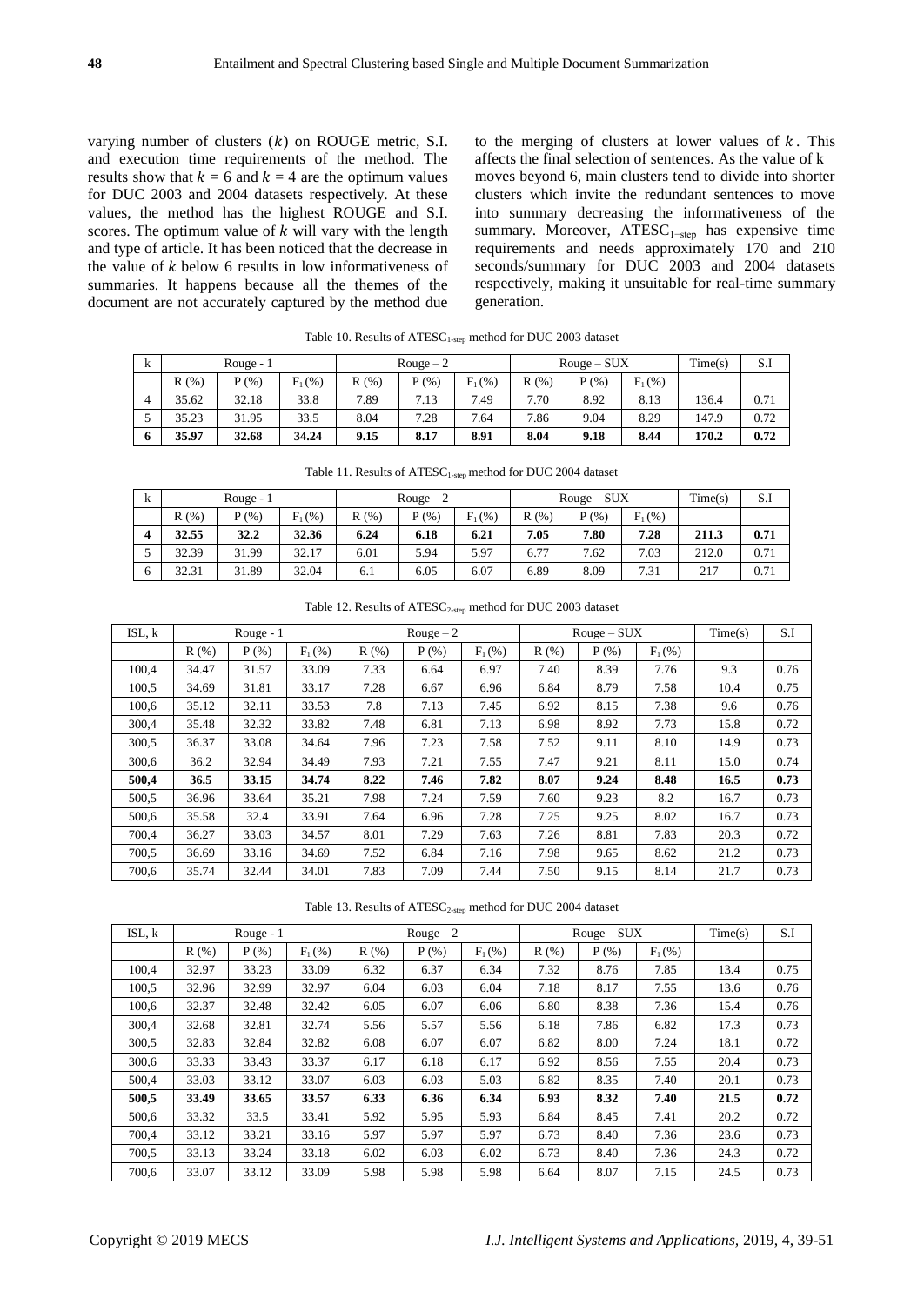ATESC<sub>2−step</sub> method has outperformed ATESC<sub>1−step</sub> method significantly in terms of ROUGE metrics, S.I. and Execution times as observed from the results shown in Tables 12 and 13 (DUC 2003 and 2004 datasets). The performance of ATESC<sub>2−step</sub> method has been evaluated by studying the effect of varying two parameters: number of clusters  $(k)$  and Intermediate Summary Length  $(ISL)$ on the quality of the final summary. As the  $ISL$  increases, quality of summary also increases along with the increase in execution time as well. A trade-off can be seen between quality vs Execution Time. The optimum value of  $ISL$  and  $k$  for which method is performing best is 500,4 for 2003 data set and 500,5 for 2004 data set. The method exhibits faster execution times with an average value of 15 seconds/summary. After the optimal value, as ISL increases further, quality starts decreasing and execution time increases. Basically,  $ATESC<sub>2-step</sub>$  method starts converging to  $ATESC_{1-step}$  method in terms of quality and time as the value of ISL increases.

Also, the comparison of semantic informativeness (S.I.) values of all the methods with respect to S.I. values of reference summaries in Table 14 advocates that the proposed methods in this paper are capable of bringing the salient content forward into the summary.

The ATESC<sub>2−step</sub> method (being the best performing method in this paper) is also compared against following methods using Recall values (since they are most correlated with manual evaluations) in Tables 15 and 16.

- 1) Baseline: The baseline result has been computed in [28] using extracting random sentences from the clusters. The results show the median value after 5 reruns of the same method.
- 2) Lexrank: This system is again a popular graphbased summarization system [28] where input text is represented as a graph G (V, E), where V is the sentences in the input. There is an edge  $e_{ij}$ between two nodes  $v_i$  and  $v_j$  if and only if cosine similarity between them is above a threshold. Sentence importance is calculated by running the PageRank [29] algorithm on the text graph.
- 3) Classy: This system [31] with Peer 65 entry in DUC 2004 was the best among all DUC participants for that year. It employs a Hidden Markov Model, using signature words as the feature. They didn"t participate in the DUC 2003 conference. Thus,  $ATESC_{2-step}$  method can't be compared with Classy on 2003 dataset.

The results for DUC 2003 dataset using Recall values in Table 15 show that  $\text{ATESC}_{2\text{-step}}$  surpasses the baseline and state-of-the-art systems. Even for DUC 2004, ATESC2−step results are comparable to the state-of-the-art method and beat the baselines scores.

From above discussions and experimental results, it can be seen that ATESC<sub>2−step</sub> has performed better than  $\textrm{ATESC}_{1-\textrm{step}}$  in terms of quality. This is because redundancy is controlled at two levels which allow only salient content to move into the summary that accounts for high ROUGE and informativeness scores. This

conclusion also validates and highlights the contribution of spectral clustering towards redundancy removal in the proposed method. Execution time also is considerably less because of ATESC method being applied at two levels. The Complexity analysis of both the methods also reveals about the faster execution time of  $ATESC_{2-sten}$ method as compared to ATESC<sub>1−step</sub>.

In summary, this section reveals many interesting facts about  $ATESC_{2-step}$  method. It is a simple and language independent method which doesn"t depend on expensive linguistic resources like parsers, stemmers for its working. This enables the method to achieve faster execution times making it a suitable method for real-time summary generation. Moreover, the combination of textual entailment and spectral clustering also facilitates the method to achieve high informativeness of the summaries in terms of ROUGE and S.I. scores.

Table 14. Comparison of Semantic Informativeness of summaries (S.I)

| Method                    | Dataset | S.I. |
|---------------------------|---------|------|
| <b>ATESC</b>              | 2002    | 0.77 |
| Reference Summaries       | 2002    | 0.88 |
| $ATESC$ <sub>1-STEP</sub> | 2003    | 0.72 |
|                           | 2004    | 0.71 |
| Reference Summaries       | 2004    | 0.91 |
| $ATESC$ <sub>2-STEP</sub> | 2003    | 0.73 |
|                           | 2004    | 0.72 |
| Reference Summaries       | 2004    | 0.85 |
|                           |         |      |

Table 15. Comparison of ATESC<sub>2-step</sub> results with state of the art systems on DUC-2003

| Method                  | ROUGE-1 |
|-------------------------|---------|
| Cont.LexRank            | 36.46   |
| $ATESC_{2\text{-}STEP}$ | 36.96   |
| Baseline 1              | 35.93   |

Table 16. Comparison of ATESC<sub>2-Step</sub> results with state of the art systems on DUC-2004

| Method                  | ROUGE-1 |
|-------------------------|---------|
| Classy                  | 37.62   |
| Cont.LexRank            | 35.95   |
| $ATESC_{2\text{-}STEP}$ | 33.49   |
| Baseline 1              | 32.38   |

#### VIII. CONCLUSIONS AND FUTURE WORK

This paper reintroduces the ATESC method for single document summarization method with improved entailment score generation and sentence connection scoring criterion for determining their salience which has performed fairly well. The notions of textual entailment and spectral clustering complement each other and are the core strengths behind the ATESC algorithm. This paper has also proposed two ATESC based methods  $\text{ATESC}_{1-\text{step}}$  and  $\text{ATESC}_{2-\text{step}}$  for multi-document summarization. ATESC<sub>2−step</sub> has performed quite well for summarization tasks. However, the authors strongly feel about certain limitations of this research work which if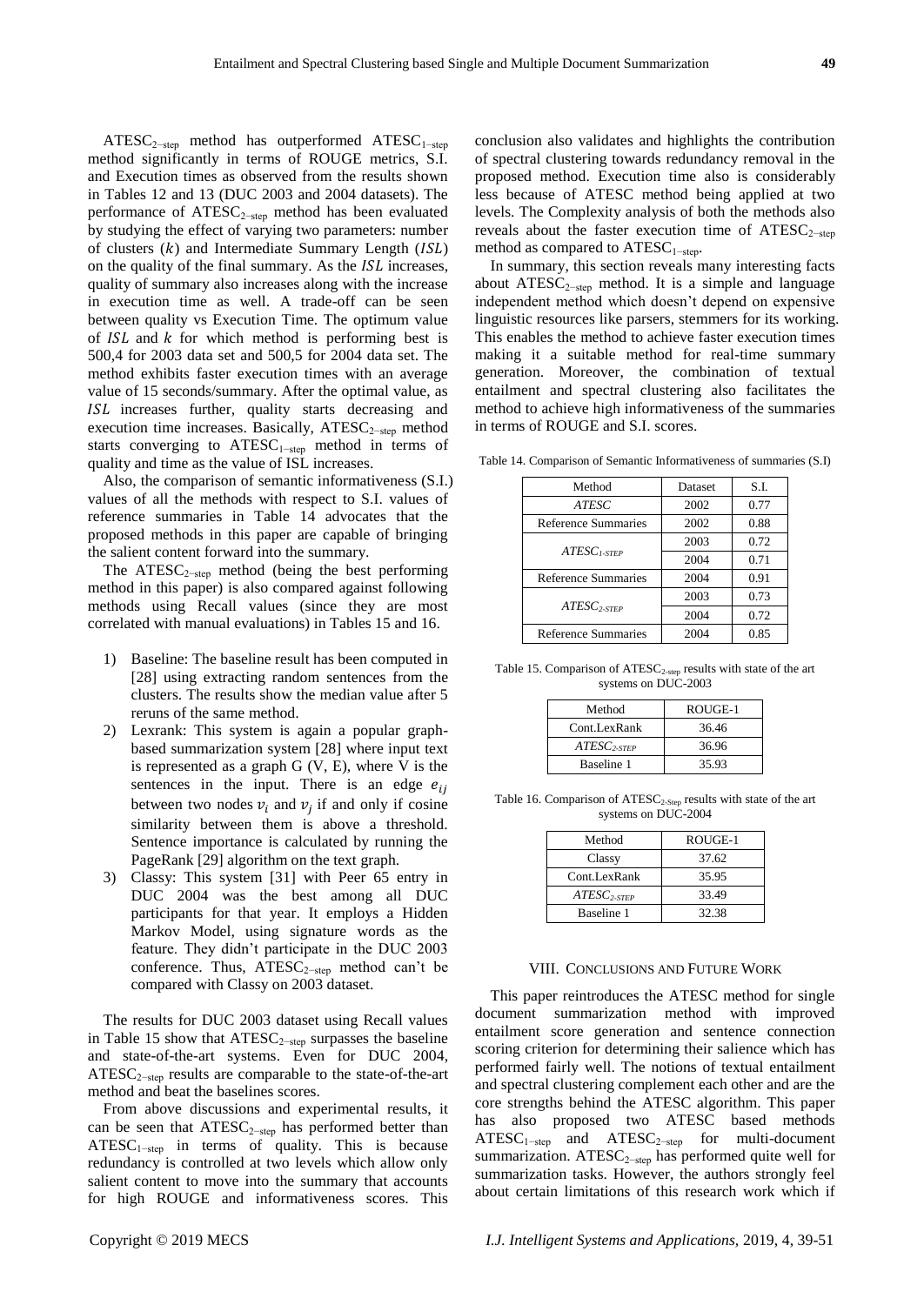addressed are expected to improve results further. Firstly, the entailment scoring technique doesn"t involve any semantics while determining entailment relations between sentences. Thus, it may be improved by incorporating semantics into the formula with the help of Wordnet [32], Word2Vec [33] and GloVe [34]. It will help in determining accurate entailment relations between sentences which will further improve the results of spectral clustering. In turn, the quality of summaries will be improved. Secondly, the method didn"t take care of coherence while selecting sentences for the summary which is essential for the comprehensibility of the summary. A summary with even high informativeness still requires coherence among sentences so that information is properly conveyed to the user. Lastly, the performance of these methods needs to be evaluated on a different genre of articles like fiction, scientific in addition to the news article since every genre follow different kind of inherent structure which may affect the performance of the method.

#### **REFERENCES**

- [1] Gupta A, Kathuria M, Singh A, Sachdeva A, Bhati S. Analog textual entailment and spectral clustering (atesc) based summarization. In International Conference on Big Data Analytics 2012 Dec 24 (pp. 101-110). Springer, Berlin, Heidelberg.
- [2] Goldstein J, Mittal V, Carbonell J, Kantrowitz M. Multidocument summarization by sentence extraction. In Proceedings of the 2000 NAACL-ANLP Workshop on Automatic summarization 2000 Apr 30 (pp. 40-48). Association for Computational Linguistics.
- [3] Dagan I, Glickman O, Magnini B. The PASCAL recognising textual entailment challenge. In Machine learning challenges. evaluating predictive uncertainty, visual object classification, and recognising textual entailment 2006 (pp. 177-190). Springer, Berlin, Heidelberg.
- [4] Tatar D, Tamaianu-Morita E, Mihis A, Lupsa D. Summarization by logic segmentation and text entailment. Advances in Natural Language Processing and Applications. 2008;15:26.
- [5] SKOROKHOD K. Adaptive method of automatic abstracting and indexing. Information Processing 71. 1972:1179-82.
- [6] Hoey M. Patterns of lexis in text.
- [7] Gupta A, Kaur M, Mirkin S, Singh A, Goyal A. Text summarization through entailment-based minimum vertex cover. In Proceedings of the Third Joint Conference on Lexical and Computational Semantics (\* SEM 2014) 2014 (pp. 75-80).
- [8] Monz C, de Rijke M. Light-weight entailment checking for computational semantics. In Proc. of the third workshop on inference in computational semantics (ICoS-3) 2001.
- [9] Jain AK, Dubes RC. Algorithms for clustering data.
- [10] Jin Y, editor. Multi-objective machine learning. Springer Science & Business Media; 2006 Feb 10.
- [11] Hartigan JA, Wong MA. Algorithm AS 136: A k-means clustering algorithm. Journal of the Royal Statistical Society. Series C (Applied Statistics). 1979 Jan 1;28(1):100-8.
- [12] Yeung KY, Fraley C, Murua A, Raftery AE, Ruzzo WL. Model-based clustering and data transformations for gene

expression data. Bioinformatics. 2001 Oct 1;17(10):977- 87.

- [13] Ng AY, Jordan MI, Weiss Y. On spectral clustering: Analysis and an algorithm. In Advances in neural information processing systems 2002 (pp. 849-856).
- [14] Sarkar K. Sentence clustering-based summarization of multiple text documents. TECHNIA–International Journal of Computing Science and Communication Technologies. 2009 Jul;2(1):325-35.
- [15] Zhang PY, Li CH. Automatic text summarization based on sentences clustering and extraction. In Computer Science and Information Technology, 2009. ICCSIT 2009. 2nd IEEE International Conference on 2009 Aug 8 (pp. 167-170). IEEE.
- [16] Hamad D, Biela P. Introduction to spectral clustering. In Information and Communication Technologies: From Theory to Applications, 2008. ICTTA 2008. 3rd International Conference on 2008 Apr 7 (pp. 1-6). IEEE.
- [17] Alpert CJ, Kahng AB, Yao SZ. Spectral partitioning with multiple eigenvectors. Discrete Applied Mathematics. 1999 Jan 15;90(1-3):3-26.
- [18] Tilton JC. Image segmentation by region growing and spectral clustering with a natural convergence criterion. In Geoscience and Remote Sensing Symposium Proceedings, 1998. IGARSS'98. 1998 IEEE International 1998 Jul 6 (Vol. 4, pp. 1766-1768). IEEE.
- [19] Sidi O, van Kaick O, Kleiman Y, Zhang H, Cohen-Or D. Unsupervised co-segmentation of a set of shapes via descriptor-space spectral clustering. ACM; 2011 Dec 1.
- [20] Lauer F, Schnörr C. Spectral clustering of linear subspaces for motion segmentation. In IEEE Int. Conf. on Computer Vision (ICCV'09) 2009 Sep (pp. to-appear).
- [21] Lafon S, Lee AB. Diffusion maps and coarse-graining: A unified framework for dimensionality reduction, graph partitioning, and data set parameterization. IEEE transactions on pattern analysis and machine intelligence. 2006 Sep;28(9):1393-403.
- [22] Kamvar K, Sepandar S, Klein K, Dan D, Manning M, Christopher C. Spectral learning. In International Joint Conference of Artificial Intelligence 2003 Apr 20. Stanford InfoLab.
- [23] Fouss F, Pirotte A, Renders JM, Saerens M. Randomwalk computation of similarities between nodes of a graph with application to collaborative recommendation. IEEE Transactions on knowledge and data engineering. 2007 Mar;19(3):355-69.
- [24] Zha H. Generic summarization and keyphrase extraction using mutual reinforcement principle and sentence clustering. In Proceedings of the 25th annual international ACM SIGIR conference on Research and development in information retrieval 2002 Aug 11 (pp. 113-120). ACM.
- [25] Mani I. Summarization evaluation: An overview.
- [26] Papineni K. Why inverse document frequency?. In Proceedings of the second meeting of the North American Chapter of the Association for Computational Linguistics on Language technologies 2001 Jun 2 (pp. 1-8). Association for Computational Linguistics.
- [27] Mihalcea R, Tarau P. Textrank: Bringing order into text. In Proceedings of the 2004 conference on empirical methods in natural language processing 2004.
- [28] Erkan G, Radev DR. Lexrank: Graph-based lexical centrality as salience in text summarization. Journal of artificial intelligence research. 2004 Dec 1;22:457-79.
- [29] Page L, Brin S, Motwani R, Winograd T. The PageRank citation ranking: Bringing order to the web. Stanford InfoLab; 1999 Nov 11.
- [30] Chin-Yew L, Och FJ. Looking for a few good metrics:

Copyright © 2019 MECS *I.J. Intelligent Systems and Applications,* 2019, 4, 39-51